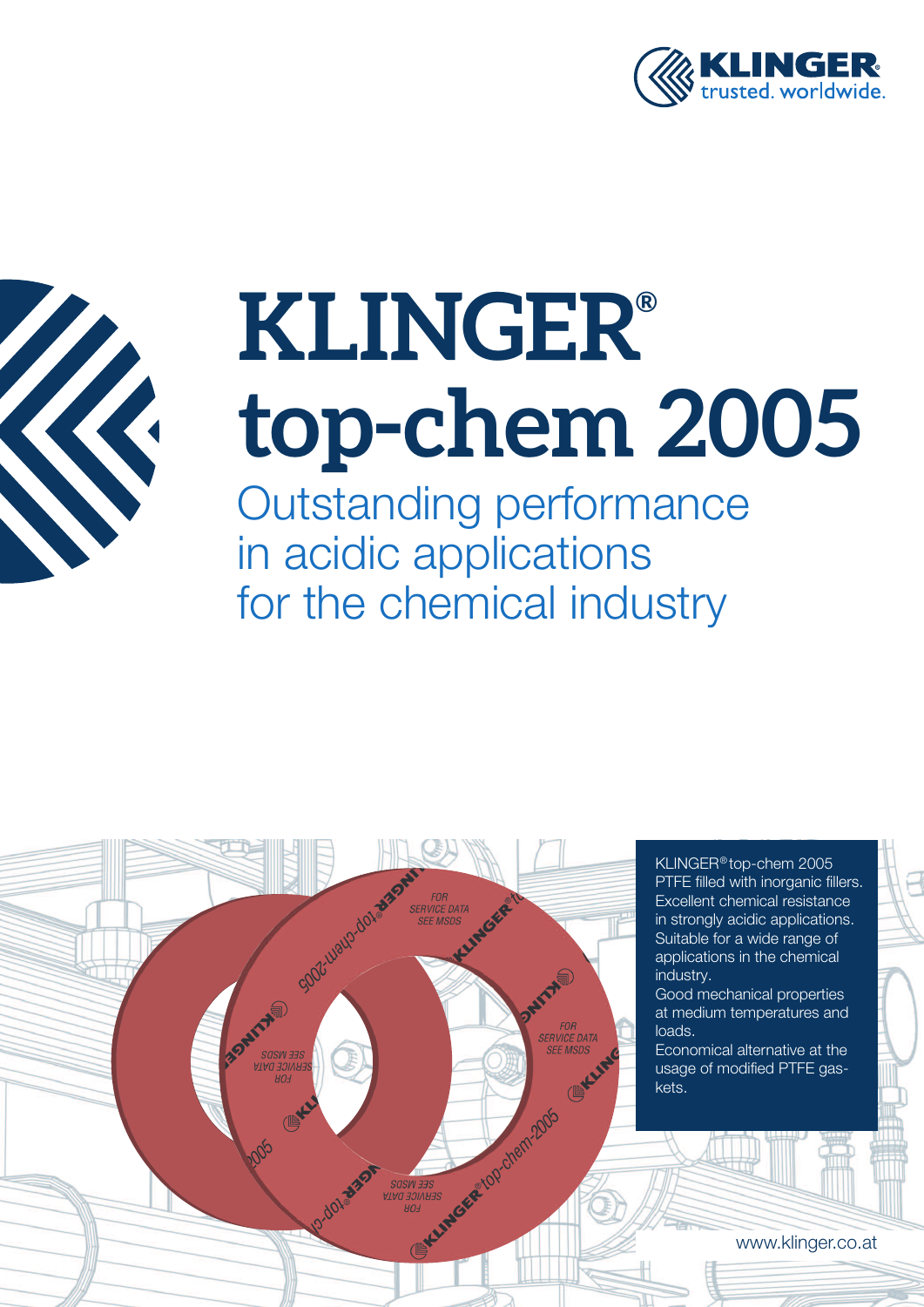

### Flanged joint integrity

#### The many and varied demands made on gaskets

A common perception is that the suitability and tightness of a gasket for any given application depends upon the maximum temperature and pressure conditions. This is not the case.

Maximum temperature and pressure values alone can not define a material's suitability for an application. These limits are dependent upon a multiplicity of factors as shown in the picture below. It is always advisable to consider these factors when selecting a material for a given application.



A statement about the expected tightness of the flange connection is only possible if a qualified and defined installation of the gasket has been executed.

In facilities, for which limited emission requirements acc. to TA-Luft are specified, the guideline VDI 2290 for the evaluation of the technical tightness of flange connections has to be considered.

#### Selecting gaskets with pT diagrams

The KLINGER pT diagram provides guidelines for determining the suitability of a particular gasket material for a specific application based on the operating temperature and pressure only.

Additional stresses such as fluctuating load may significantly affect the suitability of a gasket in the application and must be considered separately.

#### Areas of Application

 $\left( 1\right)$  In area one, the gasket material is normally suitable subject to chemical compatibility.

2) In area two, the gasket materials may be suitable but a technical evaluation is recommended.

 $\left( 3\right)$  In area three, do not install the gasket without a technical evaluation.

Always refer to the chemical resistance of the gasket to the fluid.



#### KLINGER Hot and Cold Compression Test Method

The KLINGER Hot Compression Test was developed by KLINGER as a method to test the load bearing capabilities of gasket materials under hot and cold conditions.

In contrast to the BS 7531 and DIN 52913 tests, the KLINGER Compression test maintains a constant gasket stress throughout the entire hot compression test. This subjects the gasket to more severe conditions.

This test method is specified in DIN 28090-2:2014 in short-term test.

The thickness decrease is measured at an ambient temperature of 23°C after applying the gasket load. This simulates assembly.

Temperatures up to 250°C are then applied and the additional thickness decrease is measured. This simulates the first start up phase.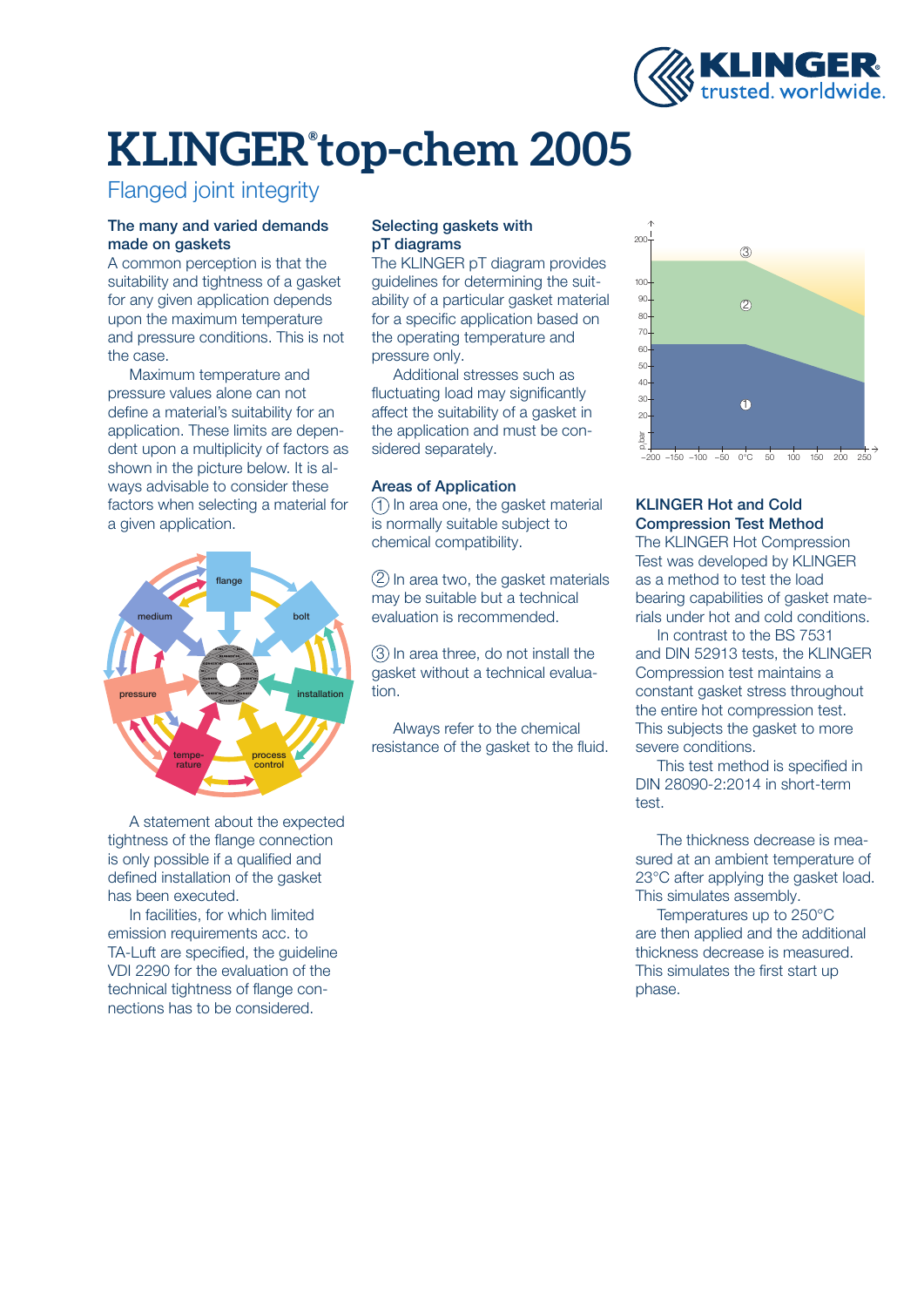

Tightness of flange connections / Application and Installation instructions

#### Specific requirements on the tightness of flange connections

With heightened awareness of safety and environmental issues, reducing leaks from flanged assemblies has become a major priority for industry. It is therefore important for companies who use gaskets to choose the correct material for the job and install and maintain it correctly to ensure optimum performance.

In facilities, for which limited emission requirements acc. to TA-Luft or the compliance with tightness classes are required, often with increasing internal pressures high surface pressures have to be applied.

For such operating conditions the plant operator has to verify, that the required flange connections are also suitable to bear these demands without mechanical overloading.

Only gasket materials with a TA-Luft-certificate may be used. The required tightness and stress analysises acc. to EN 1591-1 (or comparable) have to be carried out with specific gasket factors acc. to EN 13555. The assembly of the gasket has to be executed solely by qualified assembly personnel (EN 1591-4:2013).

Only the controlled tightening of the bolts assures that the assembly bolt load is within the required narrow tolerances.

#### Tightness of flange connections in operating condition

The flange connection will remain tight as long as the surface pressure on the gasket in service is higher than the required minimum surface pressure for a certain tightness class L.

The higher the initial surface pressure of the gasket, the safer the required tightness in operating condition can be achieved.

The maximum permissible surface pressure of the gasket in operating condition may not be exceeded.

The sealing calculation program KLINGER®expert contains important information regarding the performance of KLINGER sealing materials.

#### Discontinuous operation

If the gasket is to be subjected to non-static loading and stress fluctuations due to temperature and pressure cycling, it is advisable to select a gasket material which is less prone to embrittlement with increasing temperatures (e.g. KLINGER® graphite laminate, KLINGER® top-chem, KLINGER® Quantum).

In cyclic loading conditions we recommend a minimum surface stress of 30 MPa. In such cases the gasket thickness should be as thin as technically possible. For safety and functional reasons never re-use gaskets.

#### The following guidelines are designed to ensure the optimum performance of a reliable flange connection.

#### 1. Choosing the gasket

There are many factors which must be taken into account when choosing a gasket material for a given application including temperature, pressure and chemical compatibility.

Please refer to the information given in our brochure or, for advice to our software program KLINGER®expert.

If you have any questions regarding the suitability of a material for a given application please contact KLINGER Technical Department.

#### 2. Media Resistance

Attention has to be paid on the fact that the media resistance of the gasket material is also given under operating conditions. In general, higher compressed gaskets show a better resistance to media influences than less compressed gaskets.

#### 3. Gasket thickness – Gasket width

A generally binding rule to determine the required gasket thickness doesn't exist. The gasket chosen should be as thin as technically possible. In most cases, at small and medium nominal diameters, a thickness of 2 mm is sufficient. To ensure optimum performance a minimum thickness/width ratio of 1/5 is required (ideally 1/10).

#### 4. Flange connection

Ensure all remains of old gasket materials are removed and the flanges are clean, in good condition and parallel.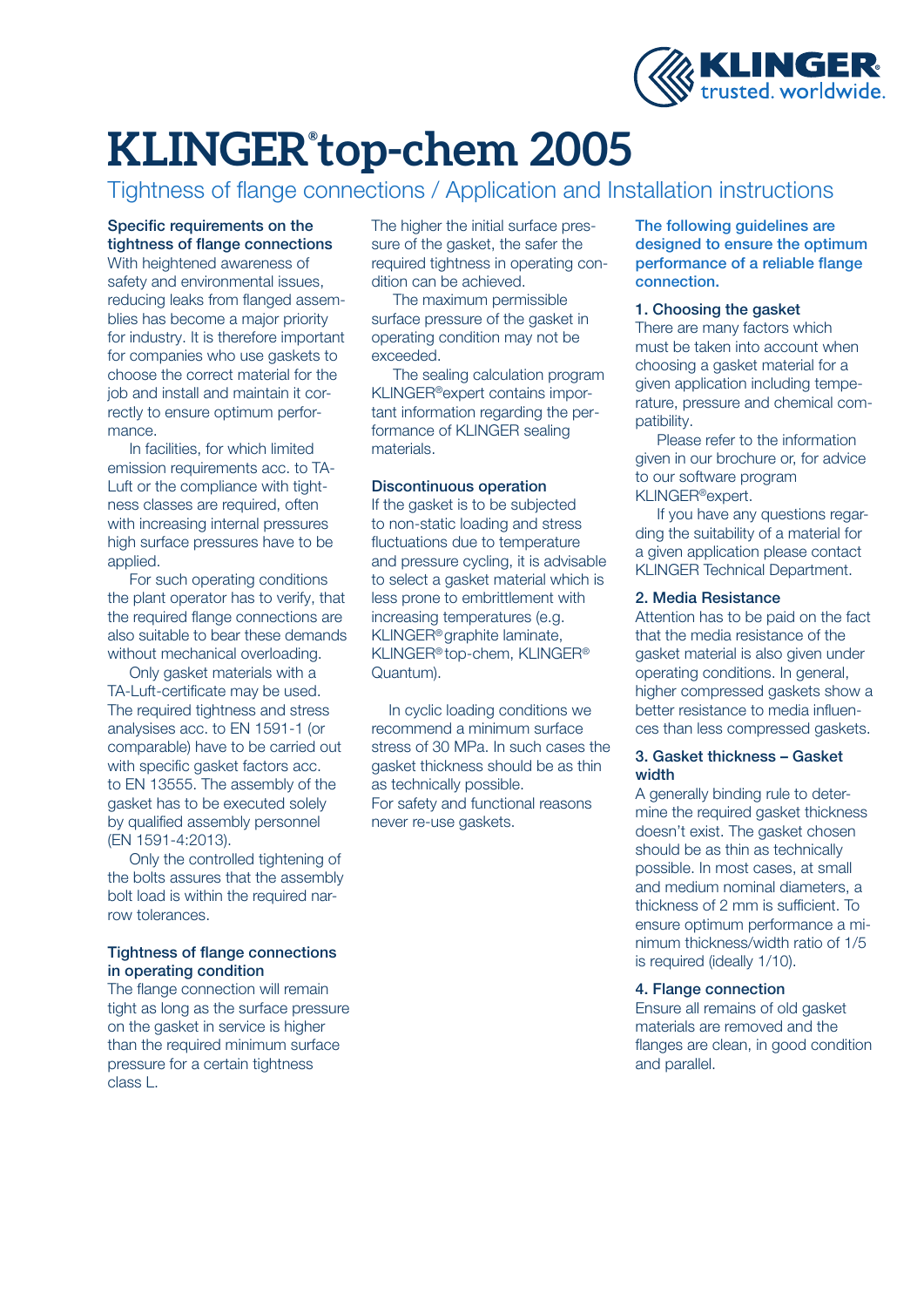

Application and Installation instructions

#### 5. Gasket compounds

Ensure all gaskets are installed in a dry state, the use of gasket compounds is not recommended as this has a detrimental effect on the stability and load bearing characteristics of the material. In its uncompressed form the gasket can absorb liquid, and this may lead to failure of the gasket in service. To aid gasket removal KLINGER materials are furnished with a non sticking finish.

In difficult installation conditions, separating agents such as dry sprays based on molybdenum sulphide or PTFE e.g. KLINGERflon® spray, may be used, but only in minimal quantities. Make sure that the solvents and propellants are completely evaporated.

#### 6. Gasket dimension

Ensure gasket dimensions are correct. The gasket should not intrude into the bore of the pipework and should be installed centrally.

#### 7. Bolting

Wire brush stud/bolts and nuts (if necessary) to remove any dirt on the threads. Ensure that the nuts can run freely down the thread before use.

Apply lubricant to the bolt and to the nut threads as well as to the face of the nut to reduce friction when tightening. We recommend the use of a bolt lubricant which ensures a friction coefficient of about 0.10 to 0.14.

#### 8. Joint assembly

It is recommended that the bolts are tightened using a controlled method such as torque or tension, this will lead to greater accuracy and consistency than using conventional methods of tightening. If using a torque wrench, ensure that it is accurately calibrated.

For torque settings please refer to the KLINGER®expert or contact our Technical Department which will be happy to assist you.

Carefully fit the gasket into position taking care not to damage the gasket surface.

When torquing, tighten bolts in three stages to the required torque as follows:

Finger tighten nuts. Carry out tightening, making at least three complete diagonal tightening sequences i.e. 30%, 60% and 100% of final torque value. Continue with one final pass – torquing the bolts/ studs in a clockwise sequence.

If certain tightness classes should be achieved in critical plants, the installation of the gasket has to be executed by qualified and competent assembly personnel (acc. to EN 1591-4), without exception.

#### 9. Tightness of the flange connection

Basically the tightness depends on the applied surface pressure during installation, as well as on the remaining surface pressure in the operating condition.

Gaskets installed with high seating stresses exhibit a longer service life than gaskets installed with lower compressive stresses.

#### 10. Retightening

Provided that the above guidelines are followed retightening of the gasket after joint assembly should not be necessary.

If retightening is considered necessary, then this should only be performed at ambient temperature before or during the first start-up phase of the pipeline or plant. Retightening of compressed fibre gaskets at higher operating temperatures and longer operating times may lead to a failure of the gasket connection and possible blow out.

#### 11. Low temperature area

KLINGER gaskets are also applicable at low temperatures without any problems. The assurance of the required surface pressure in the complete temperature range, is the precondition for the tightness of the flange connection.

#### 12. Re-use

For safety and functional reasons never re-use gaskets.

### KLINGER®expert

the powerful sealing calculation. The powerful calculation program for the skilled personnel. KLINGER®expert's data base contains standard flanges, bolt details and a comprehensive catalogue of media to help the user design joints. select materials and calculate installation values.

Free download.

App for Android and Apple also available.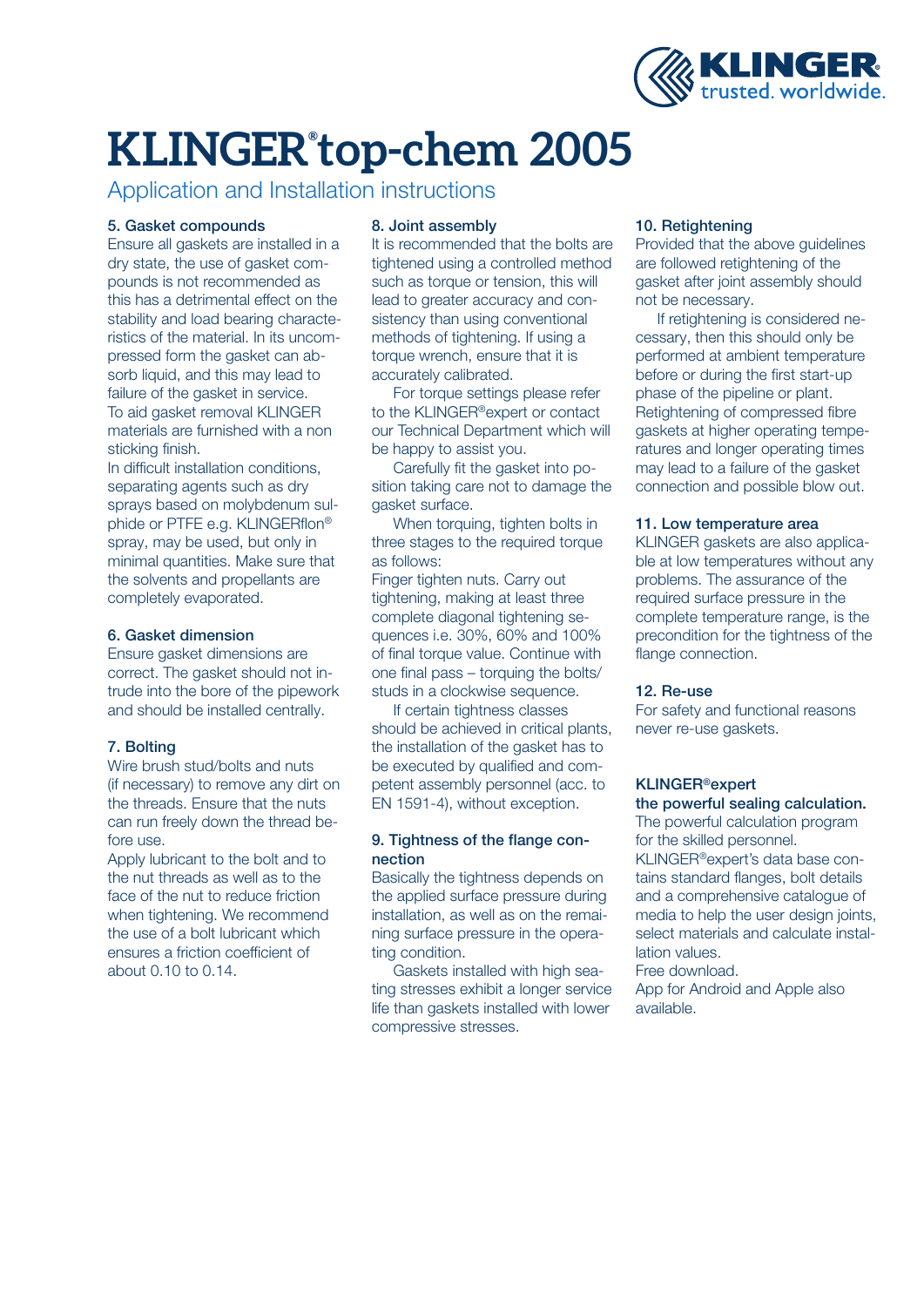

Gasket factors acc. to EN 13555

Maximum permissible surface pressure under operating condition  $Q<sub>Smax</sub>$  acc. to EN 13555

The maximum surface pressure in operating condition is the maximum permissible surface pressure the gasket can be loaded at the specified temperatures.

To validate the test result of Q<sub>Smax</sub>, P<sub>QR</sub> values are provided. An evaluation of the tested gasket regarding unacceptable extrusion in the bore or damage of the gasket is also required.

The diagram shows these values for the various temperature ratings.



#### Creep relaxation factor P<sub>OR</sub> acc. to EN 13555

This factor considers the relaxation influence on the gasket load between the tightening of the bolts and the long-term effect of the service temperature.

| $POR$ values for stiffness 500 kN/mm, gasket thickness 2 mm |                      |        |                      |       |  |  |  |  |
|-------------------------------------------------------------|----------------------|--------|----------------------|-------|--|--|--|--|
| <b>Temperature</b>                                          | <b>Gasket stress</b> |        | $P_{OR}$ bei         | ⊀Smax |  |  |  |  |
|                                                             | 10 MPa               | 20 MPa | $\sqrt{\text{Smax}}$ | (MPa) |  |  |  |  |
| $100^{\circ}$ C                                             | 0.90                 | 0.92   | 0.90                 | 40    |  |  |  |  |
| $175^{\circ}$ C                                             | 0.92                 | 0.96   | 0.92                 | 20    |  |  |  |  |
| $200^{\circ}$ C                                             | 0.92                 | 0.90   | 0.92                 |       |  |  |  |  |

| Secant unloading modulus of the gasket $E_G$ and gasket thickness $e_G$ acc. to EN 13555 |  |  |
|------------------------------------------------------------------------------------------|--|--|
|------------------------------------------------------------------------------------------|--|--|

| Secant unloading modulus of the gasket $E_G$ (MPa) and gasket thickness $e_G$ (mm) |                                    |                                       |                                       |                                       |  |  |  |  |
|------------------------------------------------------------------------------------|------------------------------------|---------------------------------------|---------------------------------------|---------------------------------------|--|--|--|--|
| Gasket<br><b>stress</b>                                                            | <b>Ambient</b><br>temperature      | <b>Temperature</b><br>$100^{\circ}$ C | <b>Temperature</b><br>$175^{\circ}$ C | <b>Temperature</b><br>$200^{\circ}$ C |  |  |  |  |
| <b>MPa</b>                                                                         | $E_G$<br>$e_G$<br><b>MPa</b><br>mm | $E_G$<br>$e_G$<br><b>MPa</b><br>mm    | $E_G$<br>$e_G$<br><b>MPa</b><br>mm    | $E_G$<br>$e_G$<br><b>MPa</b><br>mm    |  |  |  |  |
| 20                                                                                 | 2474                               | 2239                                  | 2189                                  | 2096                                  |  |  |  |  |
| 30                                                                                 | 3119                               | 3653                                  |                                       |                                       |  |  |  |  |
| 40                                                                                 | 3348                               | 3300                                  |                                       |                                       |  |  |  |  |
| 50                                                                                 | 3873                               |                                       |                                       |                                       |  |  |  |  |
| 60                                                                                 | 5257                               |                                       |                                       |                                       |  |  |  |  |
| 80                                                                                 | 5187                               |                                       |                                       |                                       |  |  |  |  |
| 100                                                                                | 6744                               |                                       |                                       |                                       |  |  |  |  |
|                                                                                    |                                    |                                       |                                       |                                       |  |  |  |  |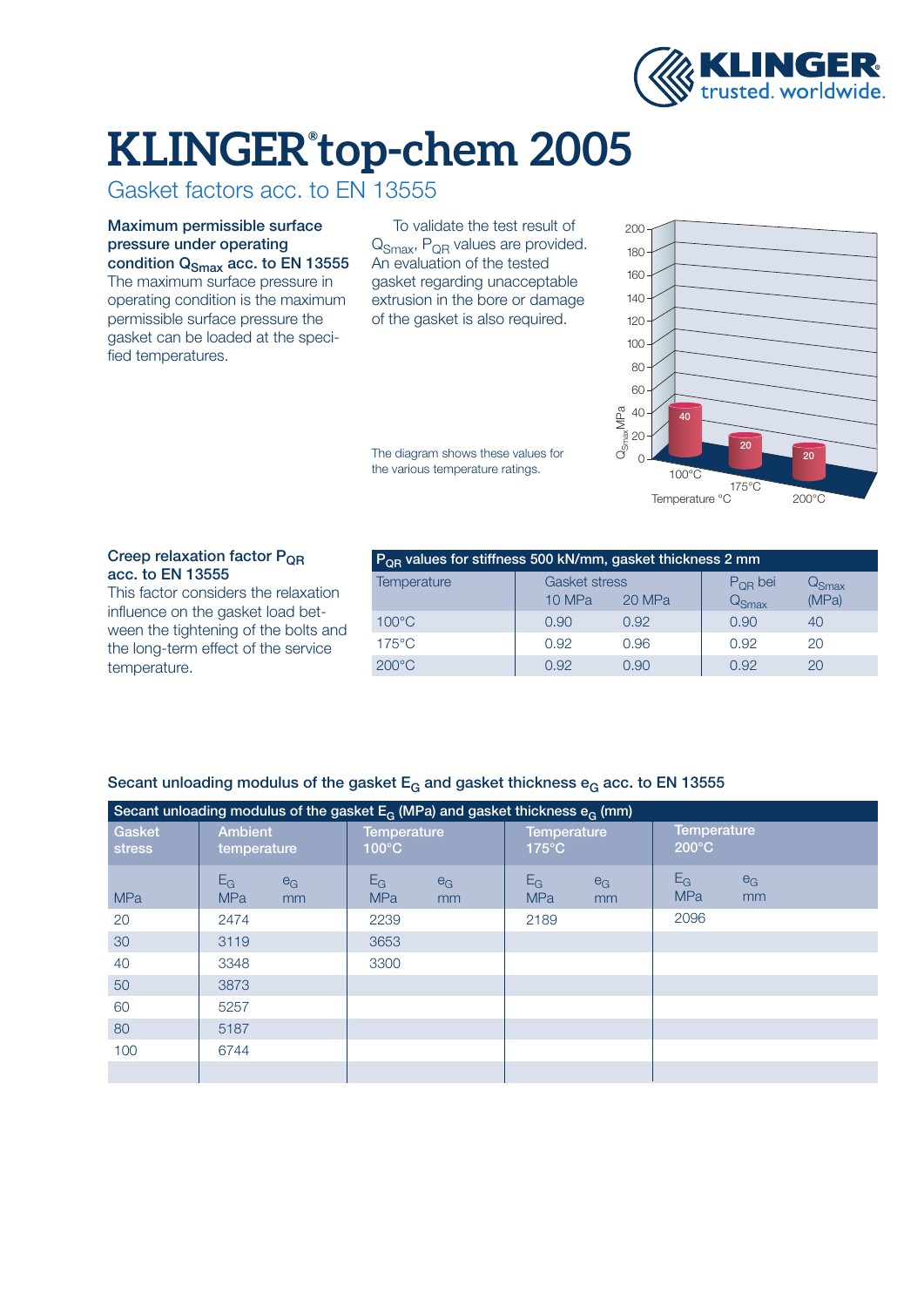

Gasket factors acc. to EN 13555

#### Minimum surface pressure  $Q_{min(L)}$ acc. to EN13555 (Installation)

The minimum surface pressure during installation is the minimum required surface pressure, which has to be applied on the gasket surface during assembly at room temperature.

This is to assure that the gasket can adjust to the roughness of the flange surfaces, that internal leakage paths can be tightened and that the required tightness class L for the specified internal pressure will be achieved.

#### Minimum surface pressure Q<sub>Smin(L)</sub> acc. to EN13555 (Operating condition)

The minimum surface pressure in service is the minimum required surface pressure, which has to be applied on the gasket surface under operating conditions, i.e. after unloading during service, in order to keep the required tightness class L for the specified internal pressure.

|                     | Minimum stress to seal for tightness class L                     | $1E-0-$                                                |                       |                   |                   |                   |                           |                         |           |
|---------------------|------------------------------------------------------------------|--------------------------------------------------------|-----------------------|-------------------|-------------------|-------------------|---------------------------|-------------------------|-----------|
|                     | $Q_{min(L)}$ at assembly/ $Q_{Smin(L)}$ after off-loading 10 bar | $1E-1 -$                                               | $p =$<br>Loac<br>Unlo |                   |                   |                   |                           |                         |           |
|                     | $Q_{min(L)}$                                                     | $\overline{\mathsf{Q}_{\mathsf{Smin(L)}}\mathsf{MPa}}$ |                       |                   |                   |                   |                           |                         | $Q_{min}$ |
| mg/<br>$s \times m$ | <b>MPa</b>                                                       | $Q_A =$<br>10 MPa                                      | $Q_A =$<br>20 MPa     | $Q_A =$<br>40 MPa | $Q_A =$<br>60 MPa | $Q_A =$<br>80 MPa | $Q_A =$<br><b>100 MPa</b> | $1E-2 -$                |           |
| $10^{-0}$           | 5                                                                | 5                                                      | 5                     | 5                 | 5                 | 5                 | 5                         |                         |           |
| $10^{-1}$           | 5                                                                | 5                                                      | 5                     | 5                 | 5                 | 5                 | 5                         | $1E-3-$                 |           |
| $10^{-2}$           | 8                                                                |                                                        | 5                     | 5                 | 5                 | 5                 | 5                         |                         |           |
| $10^{-3}$           | 22                                                               |                                                        |                       | 5                 | 5                 | 5                 | 5                         | ഗ<br>$1E-4$<br>$\times$ |           |
| $10^{-4}$           | 33                                                               |                                                        |                       |                   | 5                 | 5                 | 5                         |                         |           |
| $10^{-5}$           | 52                                                               |                                                        |                       |                   | 13                |                   | $\overline{ }$            | age mg/m<br>$1E-5$      |           |
|                     |                                                                  |                                                        |                       |                   |                   |                   |                           |                         |           |





 $Q_{\Delta}$  = Stress on the gasket during installation before unloading

|                                                                  |                                              |                                                                                                                                                         |                 |               |                 |                | $1E+0$              |                   |
|------------------------------------------------------------------|----------------------------------------------|---------------------------------------------------------------------------------------------------------------------------------------------------------|-----------------|---------------|-----------------|----------------|---------------------|-------------------|
|                                                                  | Minimum stress to seal for tightness class L |                                                                                                                                                         | $p = 4$         |               |                 |                |                     |                   |
| $Q_{min(L)}$ at assembly/ $Q_{Smin(L)}$ after off-loading 40 bar |                                              |                                                                                                                                                         |                 |               |                 |                |                     | Loac<br>Unlo      |
| L.                                                               |                                              | $ \overline{\mathsf{Q}}_{\mathsf{min}(\mathsf{L})} \quad \overline{\mathsf{Q}}_{\mathsf{Smin}(\mathsf{L})} \mathsf{M} \mathsf{P} \mathsf{a}^\mathsf{T}$ |                 |               |                 |                | $1E-1-$             | $Q_{\text{min}}$  |
| mg/                                                              |                                              | $Q_A =$                                                                                                                                                 |                 | $Q_A = Q_A =$ | $Q_A =$         | $Q_A =$        |                     | $Q_{\text{Smir}}$ |
| $s \times m$                                                     | <b>MPa</b>                                   | 20 MPa                                                                                                                                                  | 40 MPa          | 60 MPa        | 80 MPa          | <b>100 MPa</b> | $1E-2-$             |                   |
| $10^{-0}$                                                        | 10                                           | 10                                                                                                                                                      | 10 <sup>°</sup> | 10            | 10 <sup>°</sup> | 10             |                     |                   |
| $10^{-1}$                                                        | 10                                           | 10                                                                                                                                                      | 10 <sup>1</sup> | 10            | 10 <sup>1</sup> | 10             | $1E-3-$             |                   |
| $10^{-2}$                                                        | 15                                           | 10                                                                                                                                                      | 10 <sup>°</sup> | 10            | 10              | 10             |                     |                   |
| $10^{-3}$                                                        | 24                                           |                                                                                                                                                         | 10 <sup>1</sup> | 10            | 10              | 10             | ပာ<br>$1E-4$        |                   |
| $10^{-4}$                                                        | 36                                           |                                                                                                                                                         | 14              | 10            | 10              | 10             |                     |                   |
| $10^{-5}$                                                        | 71                                           |                                                                                                                                                         |                 |               | 59              | 32             | ge mg/m x<br>$1E-5$ |                   |
|                                                                  |                                              |                                                                                                                                                         |                 |               |                 |                |                     |                   |

 $Q_A$  = Stress on the gasket during installation before unloading